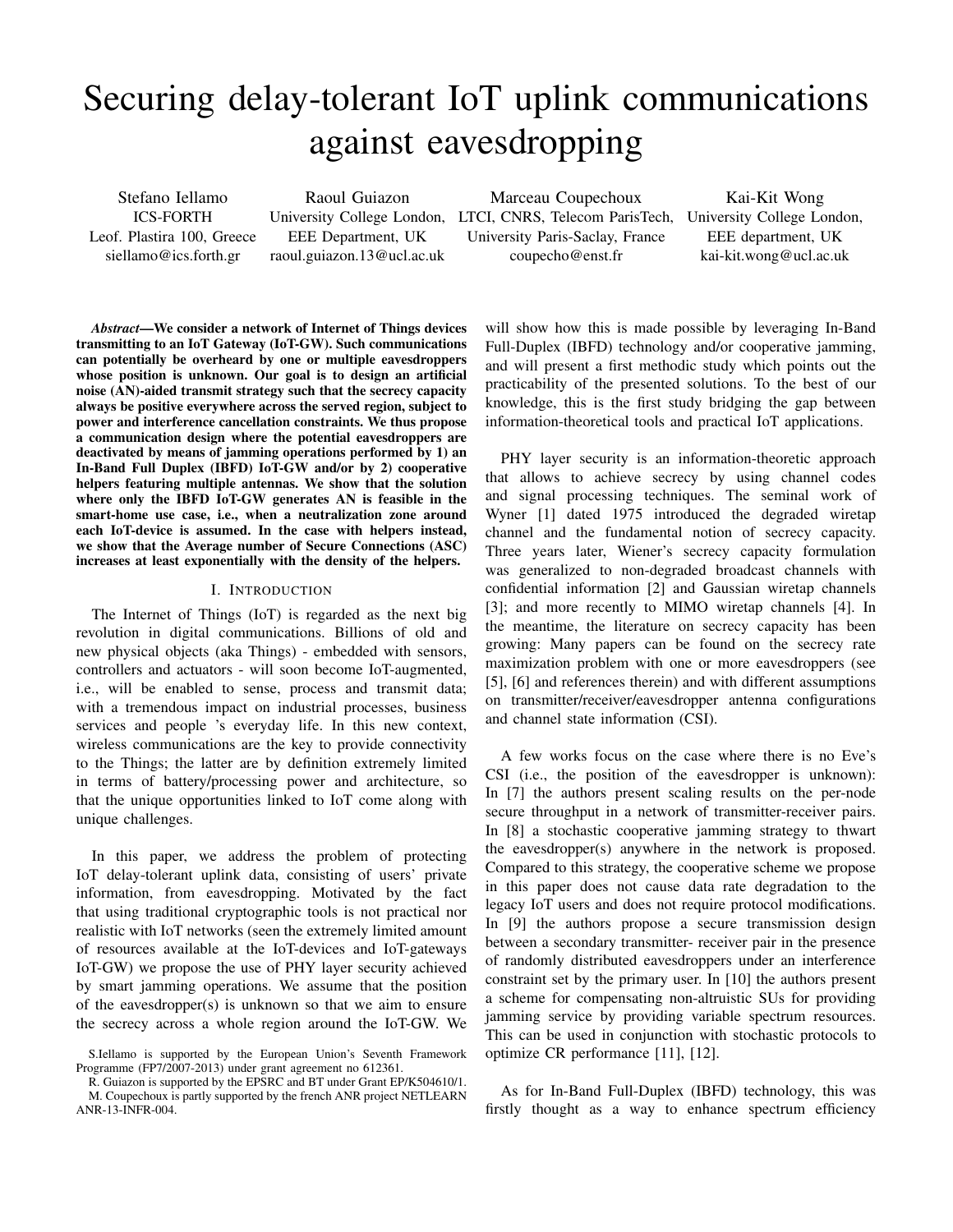[13]. It was then proposed as a way to provide PHY layer secrecy by letting legacy nodes receive and at the same time transmit AN (see, e.g., [14] and references therein). However, the biggest practical impediments to IBFD operation is the presence of self-interference, i.e., the interference caused by an IBFD nodes own transmissions to its desired receptions [15]. In this paper, we take the self-interference cancellation constraint into account and provide results accordingly.

With this paper, our contribution is three-fold:

- ' We consider a realistic IoT network and formulate a power optimization problem by taking into account interference cancellation, secrecy capacity and power constraints (Section II).
- ' We provide simple design rules for achieving a positive secrecy capacity everywhere across the served region, regardless of Eve's position, in the cases where:
	- the AN is broadcasted by the IoT-GW only (Section III).
	- the AN is broadcasted by the IoT-GW and by a set of cooperative jammers featuring multiple antennas (Section IV).
- ' We analyze the effectiveness of our solutions by means of an extensive numerical analysis with real NB-IoT settings (Section V).

## II. MODEL AND PROBLEM STATEMENT

# *A. Network Model*

Let  $\mathcal{B}(x, \rho)$  be a disk centered at node position x with radius  $ρ$ . We define our network over a disc  $\mathcal{B}(0, R)$ , where 0 is the origin and corresponds to the location of the IoT-GW. Let  $\mathcal{X}{1, ..., x, ...\#\mathcal{X}}$  and  $\mathcal{X}_{\mathbf{Q}} = \{x_i\}_{i \in \mathcal{X}} \subset \mathcal{B}(0, R)$  denote the set of IoT devices and of their locations respectively. Similarly, let  $\mathcal{E} = \{1, ..., e, ...\#\mathcal{E}\}\$ and  $\mathcal{E}_{\mathbf{Q}} = \{x_e\} \subset \mathcal{B}(0, 2R)$  be the set of eavesdroppers and of their locations; and let  $K$  and  $K_{\mathbf{Q}} = \{x_k\}_{k \in \mathcal{K}} \subset \mathcal{B}(0, 2R)$  denote the set of helpers and of their locations. The IoT devices transmit data to the IoT-GW which for convenience will be referred to as device 0 located at  $x_0$ . The IoT-GW features IBFD technology and is therefore able to receive and transmit on the same frequency band for security purposes. All operations occur on the same frequency band  $B_1$  centered at  $f_1$  and characterized by background noise power  $N_1 = N_0B_1$ . The resulting network is sketched in Fig. 1. Nodes in  $\mathcal{E}_{\mathbf{Q}}$ ,  $\mathcal{K}_{\mathbf{Q}}$  and  $\mathcal{X}_{\mathbf{Q}}$  are distributed according to an independent Poisson Point Process (PPP) [16] with intensities  $\lambda_E$ ,  $\lambda_K$  and  $\lambda_X$  respectively across a disk of radius R centered at the IoT-GW. The Euclidean distance between two nodes x and y is denoted by  $d_{xy}$  and the channel gain  $g_{xy}$  is assumed to be strictly decreasing on the distance  $d_{xy}$ and not dependent on the considered nodes. Each node has no idea of the information of surrounding nodes. All nodes are assumed to be static, and the eavesdroppers are passively operating independently of each other. That is, there exists no collusion among eavesdroppers.



Fig. 1. Sketch of the considered IoT network.

## *B. Secure communications*

In order for the data transmission from an IoT device  $i$  to be securely received at a destination node  $j$  in the presence of an eavesdropper e, the signal to interference plus noise ratio (SINR) *ie* at the eavesdropper's place  $x_e$  should be smaller than the SINR experienced at the destination node  $x_j$ , i.e.,  $SINR_{ie} < SINR_{ij}$ . In particular, given SINR  $ij \ge \gamma_j$  and  $SINR_{ie} < \gamma_e$ , where  $\gamma_e < \gamma_j$  and  $\gamma_e$  can be arbitrarily small, the secrecy capacity  $[3]$ ,  $[4]$  of the communication between i and  $j$  at each separate transmission can be determined by:

$$
C_{ij} = \max\{0, \log_2(1 + SINR_{ij}) - \log_2(1 + SINR_{ie})\} (1)
$$

That is,  $i$  and  $j$  can achieve secure communication with secrecy rate  $\mathbf{R}_{ij} < \mathbf{C}_{ij}$  by agreeing on a code.

Recalling that the eavesdroppers follow a PPP process  $\mathcal{E}$ , a secure data link can be defined as follows [8]:

**Definition 1** (Secure Data Link). The data link from  $x_i$  to  $x_j$ *is secure if and only if*

$$
SINR_{ij} \ge \gamma_j \qquad and \qquad SINR_{ie} < \gamma_e, \qquad \forall e \in \mathcal{E}. \tag{2}
$$

In our model, the above security conditions are met thanks to *jamming operations* which generate *neutralization zones*.

Definition 2 (Neutralization zone). *A neutralization zone is an area across which conditions* (2) *are satisfied, i.e., where no eavesdropper is able to overhear transmissions performed by any IoT device of the network .*

We model the neutralization zones by disks  $\mathcal{B}(x, \rho)$ ,  $x \text{ }\in \mathcal{B}(0, 2R), \rho > 0$ . The jamming operation are performed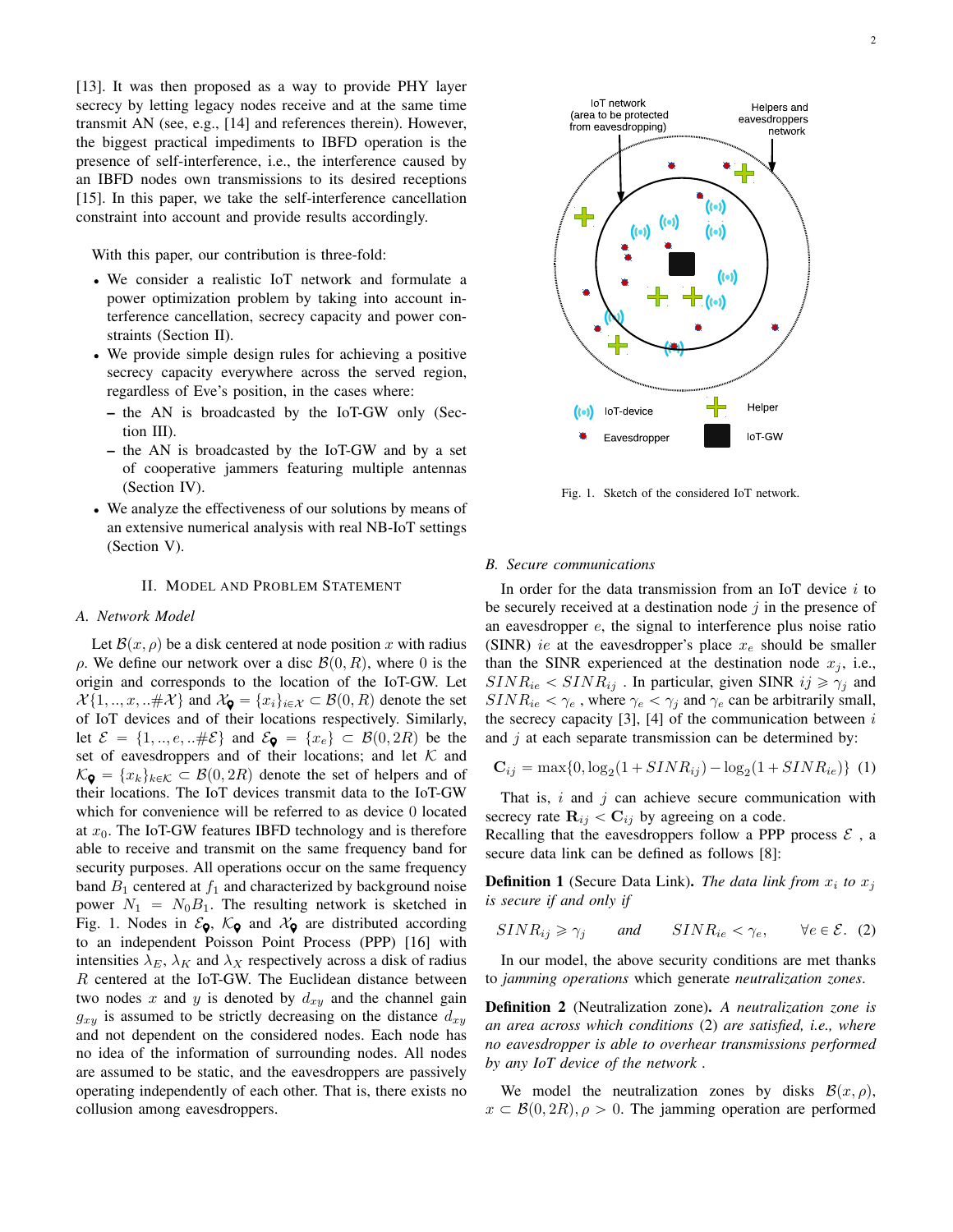by the IBFD IoT-GWs emitting artificial noise (AN) with power  $P_0$  and/or a set of cooperative helpers which are capable of steering their jamming signal away of the IoT-GW (by means of multiple antenna techniques such as beamforming). The IBFD IoT-GW is then able to partially cancel the related self-interference from its in-band receive antenna. We say partially because self-interference cancellation is a complex operation and so far it has only been proven the possibility to cancel up to 110dB [15].

# *C. Problem Formulation*

We formulate the problem of minimizing the IoT-GW transmit power while securing the uplink IoT data in the case of unknown eavesdroppers location. We focus on the case where all IoT devices transmit with the same power  $P$  and all the helpers transmit with the same power  $Q$  and set-up the following optimization problem:

$$
minimize P0 \tag{3}
$$

$$
\text{s.t. } \quad \text{SINR}_{i0} \geq \gamma_0 \qquad \qquad \forall i \in \mathcal{X} \tag{4}
$$

$$
SINR_{ie} < \gamma_E \qquad \qquad \forall i \in \mathcal{X}, \forall e \in \mathcal{E} \tag{5}
$$

$$
P_0 \leqslant P_0^{max} \tag{6}
$$

where

$$
SINR_{i0} = \frac{Pg_{i0}}{N_1 + P_0 h_0},\tag{7}
$$

$$
SINR_{ie} = \frac{Pg_{ie}}{N_1 + P_0g_{0e} + \sum_{k \in \mathcal{K}} Qg_{ke}} \tag{8}
$$

where  $h_0$  denotes the IoT-GW self-interference reduction factor,  $P_0^{max}$  denote the maximum power the IoT-GW can use for jamming operations. Note that  $\gamma_E = \min_e {\gamma_e}$ , meaning that no eavesdropper is able to decode messages if the experienced SINR is less than  $\gamma_E$ .

## III. JAMMING FROM THE IOT-GW ONLY

Let us firstly focus on the case where there are no cooperative jamming nodes. This is equivalent to setting  $Q = 0$  in (8). In this scenario a worst case communication can be defined as follows:

Definition 3 (Worst case communication). *The worst case communication is the one occurring from the farthest IoT*device (from the IoT-GW) when an eavesdropper  $e^*$  is co*located with it.*

The following proposition is straightforward.

Proposition 1. *An IoT network is fully secure (i.e., all of its data links are secure) if all IoT-devices transmit at a secrecy rate which is less than the secrecy capacity calculated wrt to the worst case communication.*

From the Proposition, a solution to the optimization problem (3)-(6) exists if the IoT-GW can guarantee secure data links to all of its associated IoT-devices. This is possible by generating a neutralization zone covering the whole IoT network.

**Theorem 1.** Assume  $g_{xy} = f(d_{xy})$  is a monotone function *(strictly decreasing in Euclidean distance*  $d_{xy}$  *and not dependent on the position of x and y). Further, assume* i ˚ *is the farthest IoT-device from the IoT-GW and* e ˚ *is its co-located eavesdropper. Then:*

*1) The IoT-GW can guarantee a positive secrecy rate to all its associated IoT-devices if*

$$
h_0 < \frac{\gamma_E g_{i*0} (P g_{i*0} - N_1 \gamma_0)}{\gamma_0 (P - N_1 \gamma_E)} \tag{9}
$$

*2) When such inequality holds, there exists a solution to the optimization problem* (3)*-*(6)*. Such solution is*

$$
P_0 = \frac{P - N_1 \gamma_E}{g_{i*0} \gamma_E} + \epsilon
$$
 (10)

*where*  $\epsilon$  *is the smallest power increasing step.* 

*Proof.* See Appendix.

$$
\qquad \qquad \Box
$$

However, as shown in the numerical section (Section V) fully secure communications even in small areas come at the cost of extremely high IoT-GW AN transmit power. This reduces drastically the business potential of the proposed technique (for instance, it would be unrealistic to install such power-hungry IoT-GW at the users' premises) and motivates us to seek other ways to improve the IoT network secrecy capacity while reducing the IoT-GW power consumption. Thus, we now study the cases with protected surroundings and with helpers.

# *A. Protected surroundings*

In some scenarios, each legitimate IoT-node may be able to physically inspect its surroundings and deactivate the eavesdroppers falling inside some neutralization region. With each node, we associate a neutralization region inside which all eavesdroppers have been deactivated. This can be the case for indoor IoT nodes (e.g., within the smart home walls).

For finite neutralization regions, we need to define a new worst case communication case:

Definition 4 (Worst case communication with neutralization areas). *In the presence of finite neutralization areas around each IoT-device the worst case communication occurs when an eavesdropper* e ˚ *is located just outside the neutralization region, on the farthest point from the IoT-GW.*

Theorem 2. *Consider a neutralization region around each IoT-node of minimum radius*  $d_{x_ix_e^*} - \epsilon$ , where  $\epsilon$  is a very *small constant. Assume*  $g_{xy} = f(d_{xy})$  *is a monotone function* (strictly decreasing in Euclidean distance  $d_{xy}$  and not dependent on the position of x and y). Let i<sup>\*</sup> be the farthest IoT*device from the IoT-GW and* e ˚ *be the eavesdropper located on the farthest point from the IoT-GW which is just outside the neutralization region. Then,*

*1) the IoT-GW can guarantee a positive secrecy rate to all its associated IoT-devices if*

$$
h_0 < \frac{\gamma_E g_{0e^*} (P g_{i^*0} - N_1 \gamma_0)}{\gamma_0 (P g_{i^* e^*} - N_1 \gamma_E)}\tag{11}
$$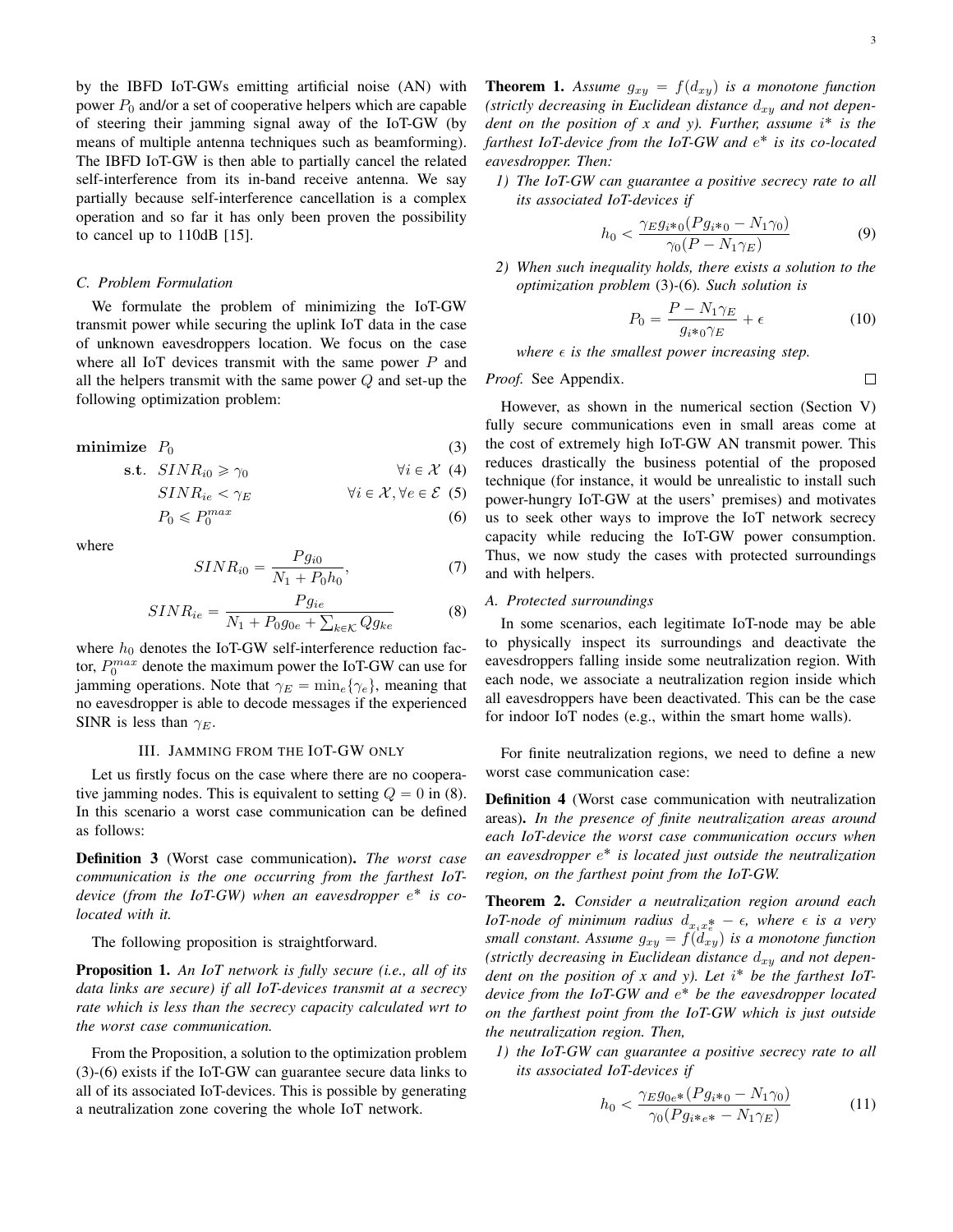*2) When such inequality holds, there exists a solution to the optimization problem* (3)*-*(6)*. Such solution is*

$$
P_0 = \frac{Pg_{i^*e^*} - N_1\gamma_E}{g_{i^*0}\gamma_E} + \epsilon
$$
 (12)

*where*  $\epsilon$  *is the smallest power increasing step.* 

We will show in the simulation section how even a neutralization region of limited size allows to greatly reduce the IoT-GW power consumption.

#### IV. COOPERATIVE APPROACHES

A simple and yet powerful strategy for lowering the IoT-GW transmit power while guaranteed a certain degree of secrecy is cooperative jamming [17]. In cooperative jamming, the IoT-GW artificial noise is complemented by the jamming signal(s) emitted by a set of of friendly jammers or helpers. We propose in the following subsections two cooperative jamming strategies and provide a systematic study of their performance.

#### *A. Based on the location of eavesdroppers*

In this section we consider a cooperative model where the IoT network is populated by helpers which are able to neutralize potential eavesdroppers located within a certain radius. The resulting IoT network is sketched in Fig. 2, where the white areas are the neutralization zones generated by the helpers.

Note that the considered model with neutralization regions is general enough to include different sorts of physical realizations. For example, the helpers can be radio transceivers able to sense even passive eavesdroppers from their leaked local oscillator power as described in [18] then, using directional antennas they can send a jamming signal towards these eavesdroppers. Using the same model, the neutralization regions can be viewed as trusted areas where no eavesdropper can be found, for example this could be locations where physical security measures dissuades the eavesdroppers.

In the following, we will rate the level of confidentiality of an IoT network by its Average number of Secure Connections (ASC) to the IoT-GW. However, due to the fact that a practical IoT network is envisioned to comprise thousands of IoT devices, running a Monte Carlo simulation to obtain the ASC can be very daunting and could take days. Therefore, we aim to obtain a closed-form expression of the ASC lower bound as this can indeed provide a powerful tool to analyze IoT networks within shorter terms and limited resources.

Let us recall that helpers, eavesdroppers and IoT devices are PPP distributed with intensities  $\lambda_K$ ,  $\lambda_E$  and  $\lambda_X$ . And let us adapt a few definitions from graph theory and from [19] to our case:

Definition 5 (Poisson iS-Graph for IoT networks). *The Poisson intrinsically Secure graph (iS – graph) for IoT* networks<sup>1</sup> is the directed graph  $G = \{X \cup \{x_0\} , \mathcal{T}\}\)$  with

<sup>1</sup>The *iS*-graph was defined in [19] in a setting where every node in the network could potentially want to talk to any other node.



Fig. 2. Neutralization region in IoT networks. Note that the eavesdroppers and the helpers can be in an area much larger than the IoT network itself.

*vertex set*  $\mathcal{X} \cup \{x_0\}$  *and edge set* 

$$
\mathcal{T} = \{ \overrightarrow{x_i x_0} : \mathcal{C}_{i0} > 0 \}.
$$
 (13)

Definition 6 (IoT-GW in-degree Nin). *In the Poisson iS-Graph for IoT networks, the IoT-GW in-degree* Nin *is the number of edges entering the IoT-GW vertex. In other words, it is the average number of secure connections in the IoT network.*

Definition 7 (IoT-GW In-isolation). *In the Poisson iS-Graph for IoT networks, the IoT-GW In-isolation is the probability that the IoT-GW cannot receive from anyone with positive secrecy rate.*

By the definitions above, we want the IoT-GW to be the least In-isolated possible by letting each helper generate a neutralization zone of finite size.

We approximate the neutralization zones as in [19] by associating to each helper  $k_i$  a neutralization zone  $\Theta_i$  inside of which all eavesdroppers will be neutralized. Thus the total neutralization region  $\Theta$  is given as

$$
\Theta \approx \bigcup_{i=1}^{\#K} (k_i + \Theta_i)
$$
 (14)

Where  $\#K$  is the number of element in K.

The area around the IoT-GW is most sensitive because, the closer an eavesdropper is to the IoT-GW the higher the probability of In-isolation. Therefore, we assume that the IoT-GW is protected inside a neutralisation region of radius  $\rho_{IoT}$ . With this model, no protection for the IoT-GW is equivalent to  $\rho_{IoT} = 0$ .

Considering generic path losses  $g_{xy}$ , we provide a full characterization of the proposed cooperative model with the following theorem.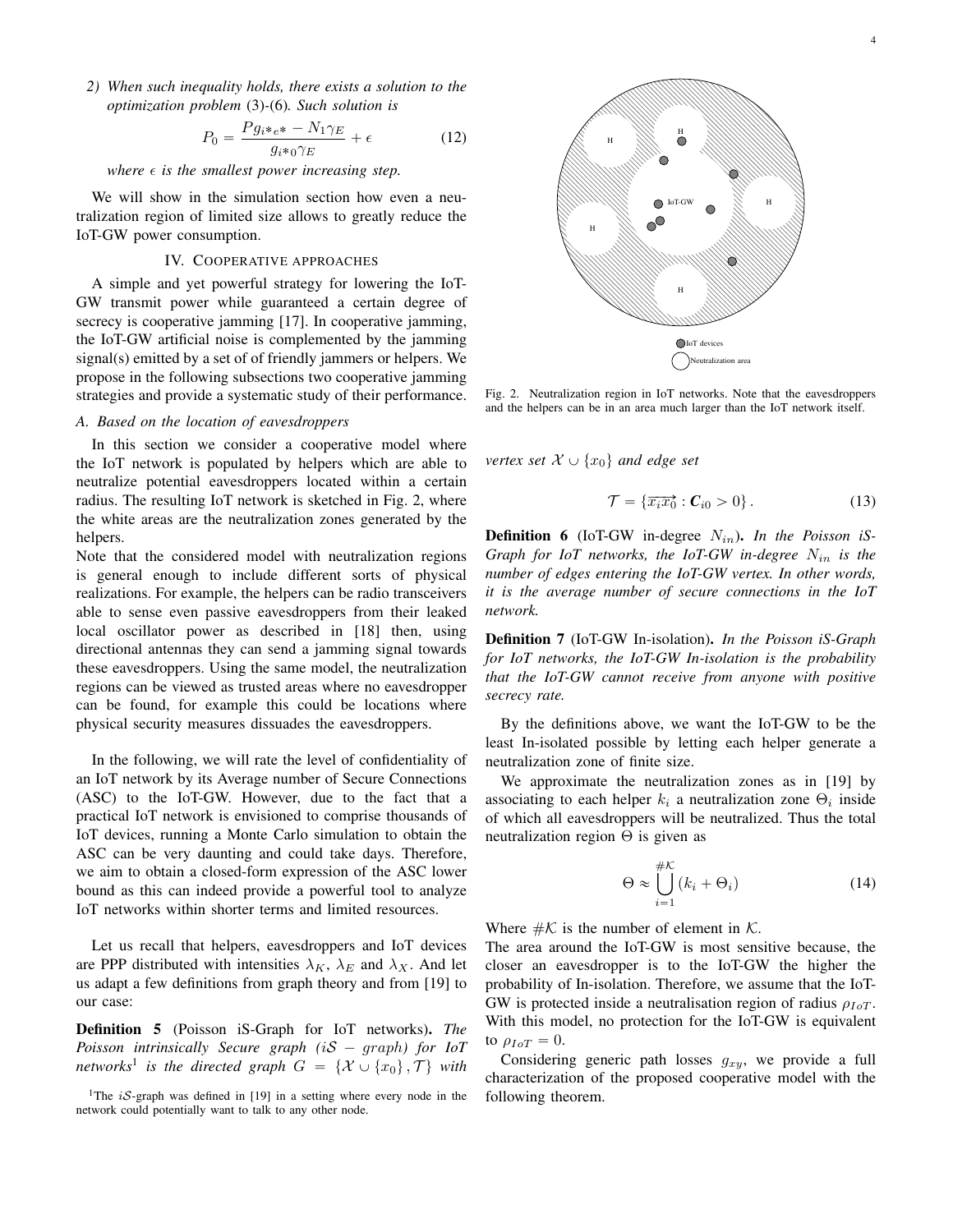Theorem 3. *The average number of secure communication connections in the Poisson iS-Graph for IoT networks is lower bounded by*

$$
\mathbb{E}\{N_{in}\} \geq \frac{\lambda_x}{\lambda_e} \left(\pi \lambda_e \bar{\rho}_{IoT}^2 + \frac{1}{p_{\Theta}} \left[\exp(-\lambda_e \pi p_{\Theta} \bar{\rho}_{IoT}^2) - \exp(-\lambda_e \pi p_{\Theta} R^2)\right]\right)
$$
 (15)  
With  $p_{\Theta} = e^{-\lambda_k \pi \rho_k^2}$  and  $\bar{\rho}_{IoT} = \frac{\rho_{IoT}}{2}$ 

 $\Box$ 

*Proof.* See Appendix.

This result shows how the network parameters are linked to the number of secure connections. Compared to the result shown in [19] our result takes into account the physical size of the network, the presence of helpers, as well as generic channel gains.

## *B. Blind Jamming Strategies*

We now turn our attention to the case where jamming operations are performed by the IoT-GW in cooperation with a set of helpers in the form of multi-antenna friendly jammers. This could model a 5G LTE small cell network (5G) where each small cell base station additionally operates as an IoT-GW and each served multi-antenna LTE terminal additionally operates as an IoT helper by steering the jamming beam away of the IoT-GW.

In a first approach, we can assume that each eavesdropper is jammed only by the closest helper node to its location. This approximation is even more realistic in the case where the IoT-devices use the technique Divide-and-Conquer [8] for their data transmission, provided that the messages are encoded across a sufficiently large number of blocks and the helpers are sending jamming signals sporadically.

A second approach is to assume that all the eavesdroppers are receiving a jamming signal from all the helpers at the same time. In this scenario also, we consider that the helpers are able to steer their interference away from the IoT-GW.

The performance of the two approaches above will be shown and compared in the numerical section (Section V). A more detailed analysis of this work will be presented in a future publication.

# V. NUMERICAL ANALYSIS

For the simulation we consider a NB-IoT network whose IoT devices transmit with constant power  $P = 0$ dBm across a bandwidth  $B_1$  which is  $200kHz$  wide and is centered at  $900MHz$ . We calculate the channel gains according to  $g_{xy}(d) = A \log(d) + B + C \log(f_c)$  with  $A = 22, B = 28,$  $C = 20$  (typical urban LOS [20]) and we set in all simulations  $\gamma_0 = 6$  and  $\gamma_E = 3$ .

In this real world scenario, we want to analyze the results presented in the form of Theorem 1 and Theorem 2. In Fig. 3 and Fig. 4 we show the minimum required IoT-GW performance (in terms respectively of dB to be canceled from the self-interference signal and artificial noise transmit power) needed in order to fully secure a disk area of radius R around the IoT-GW. From the figures it is easy to notice that the case with co-located eavesdropper is very unrealistic in practice as a state-of-the-art self-interference cancellation mechanism and 50 dBm of AN transmit power are required to fully secure a disk area of only 20m radius. On the other hand, by considering even a small neutralization region it is possible to secure much wider areas with much less resources. For instance a 70m radius area can be fully secured by means of a 70 dB self-interference cancellation mechanism and 36 dBm AN transmit power for the 1m protected surroundings case.

In Fig. 5 we show the secrecy capacity lower bound for IoT communications within a network of radius R. We say lower bound because that will be the maximum secrecy rate that can be achieved by an IoT-device in the worst case communication scenario (with and without neutralization areas). Note that this holds true because all the IoT devices transmit with the same power.

Fig. 6 shows the ASC from the IoT devices to the IoT-GW in percentage of the total number of IoT-devices against the size of the neutralization regions generated by the helpers. The neutralization region of the IoT-GW is fixed at  $\rho_{IoT} = 0m$  and the network size is  $R = 100m$ . The Monte carlo simulation and theoretical curves are shown for  $\lambda_x = 0.1$ , which corresponds to an average number of 3141 IoT devices. We see that the simulation curves and the lower bounds are very close.

In Fig. 7 we show the ASC when the eavesdroppers are jammed by the closest helper only. Three different cases are shown, first, when the IoT-GW is not sending jamming signal in the network we see that with helpers power of -5dBm only 40% of the IoT devices are secured in average. This number grows to almost 60% when the IoT-GW sends a 0dBm jamming signal and 90% when the IoT-GW jamming signal power is 15dBm. However, even without IoT-GW jamming, the helpers are able to secure 90% of the IoT-devices with a power of just 5dBm whereas the IoT-GW would need at least 15dBm to obtain the same results.

In Fig. 8 we compare the scenario where an eavesdropper is jammed by its closest helper to the one where the eavesdropper is jammed by all the helpers. The first obvious result is that the performance is higher when all the helpers are considered at the same time. However, the gap between the two scenario is smaller if the helpers are transmitting at higher power, and the aggregate interference created by the network to potential neighboring networks is much less if only one helper is jamming at one time.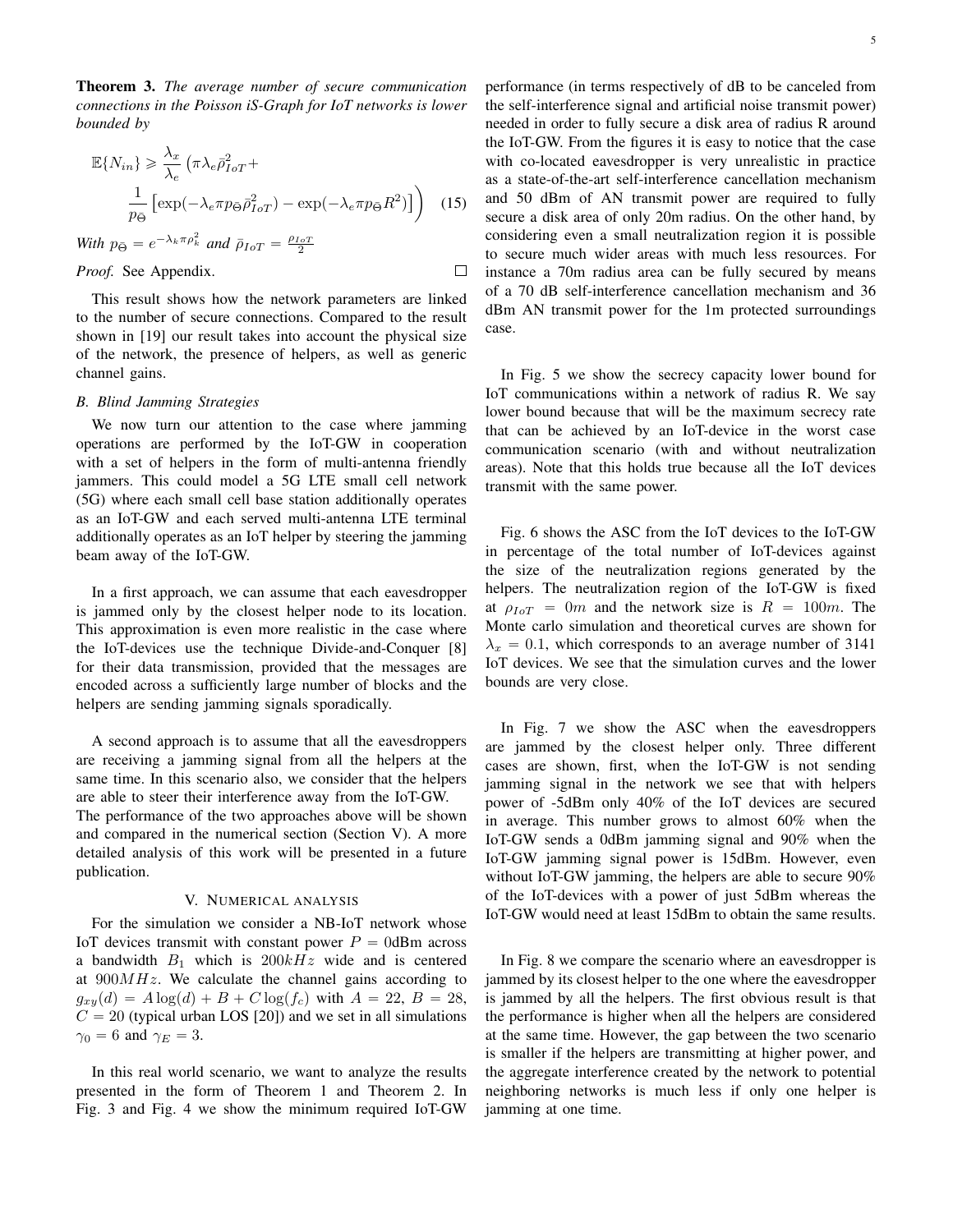

Fig. 3. Minimum self-interference cancellation (SIC) performance required at the IoT-GW in order to achieve fully secure NB-IoT communications across a disk-shaped area of radius R around the IoT-GW.



Fig. 4. Minimum required IoT-GW transmit power performance to achieve fully secure NB-IoT communications across a disk-shaped area of radius R around the IoT-GW.

# VI. CONCLUSION AND FUTURE WORK

In this paper we have studied the confidentiality of the communications flowing from a network of IoT devices to a reference IoT-GW when the position of the potential eavesdropper(s) is unknown. By building on the concepts of jamming by artificial noise (AN) and In band full duplex we have proposed smart jamming strategies aimed at minimizing the IoT-GW AN power consumption while guaranteeing a



Fig. 5. Secrecy capacity Lower Bound when the IoT-devices use NB-IoT radios. Settings:  $h_0 = 10^{-10}$ ,  $P_0 = 30$ dBm



Fig. 6. Average number of secure connections to the IoT-GW against the size of de neutralization regions of the helpers. Settings:  $\rho_{IoT} = 0m$ ,  $\lambda_x = 0.1$ ,  $\lambda_k = 1.10^{-2} m^{-2}, \ \tilde{R} = 100m.$ 



Fig. 7. Average number of secure connections to the IoT-GW against the transmit power of the helpers and for different transmit AN power at the IoT-GW, settings:  $\lambda_x = 0.1$ ,  $\lambda_e = 5.10^{-4} m^{-2}$ ,  $\lambda_k = 5.10^{-4} m^{-2}$ ,  $R = 100 m$ ,  $\gamma_E = 3$ ,  $\gamma_0 = 6$ ,  $h_0 = 10^{-10}$ .



Fig. 8. Comparison of the ASC against the transmit power of the helpers in the case where only the closest helper AN is considered with the case where all helpers AN are considered, settings:  $\lambda_x = 0.1$ ,  $\lambda_e = 5.10^{-4} m^{-2}$ ,  $\lambda_k = 5.10^{-4} m^{-2}, R = 100m, \gamma_E = 3, \gamma_0 = 6, h_0 = 10^{-10}.$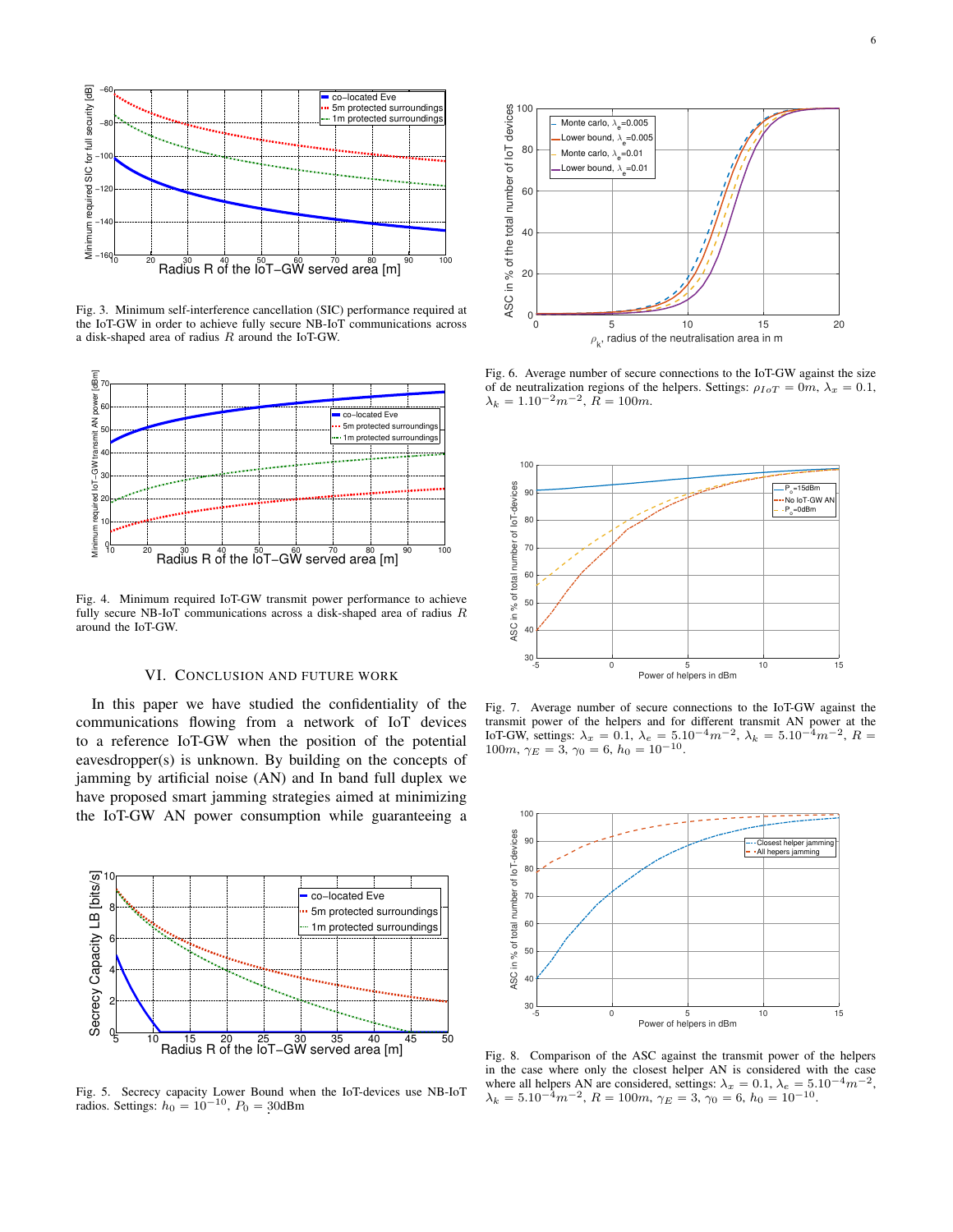positive secrecy rate across the IoT-GW served region. To study the proposed jamming strategies, we have used the concept of neutralization regions, which are areas within the IoT network where all eavesdroppers are deactivated (i.e., they are not able to decode information). We have shown that the solution where only the IBFD IoT-GW generates AN is viable in the smart-home use case, i.e., when a neutralization zone around each IoT-device is assumed. In the case with helpers and punctual jamming instead, we have shown that the Average number of Secure Connections (ASC) increases at least exponentially with the density of the helpers.

In our parallel ongoing work, we are studying AN-based smart jamming strategies for downlink IoT communications, for the backhaul (i.e., from the IoT-GW to an IoT cloud receiver), and for delay-sensitive applications.

#### **REFERENCES**

- [1] A. D. Wyner. The wire-tap channel. *The Bell System Technical Journal*, 54(8):1355–1387, October 1975.
- [2] I. Csiszar and J. Korner. Broadcast channels with confidential messages. *IEEE Transactions on Information Theory*, 24(3):339–348, May 1978.
- [3] S. Leung-Yan-Cheong and M. Hellman. The Gaussian wire-tap channel. *IEEE Transactions on Information Theory*, 24(4):451–456, July 1978.
- [4] F. Oggier and B. Hassibi. The Secrecy Capacity of the MIMO Wiretap Channel. *IEEE Transactions on Information Theory*, 57(8):4961–4972, August 2011.
- [5] Qiang Li and Wing-Kin Ma. Spatially Selective Artificial-Noise Aided Transmit Optimization for MISO Multi-Eves Secrecy Rate Maximization. *IEEE Transactions on Signal Processing*, 61(10):2704–2717, May 2013. arXiv: 1303.1915.
- [6] A. Mukherjee, S. A. A. Fakoorian, J. Huang, and A. L. Swindlehurst. Principles of Physical Layer Security in Multiuser Wireless Networks: A Survey. *IEEE Communications Surveys Tutorials*, 16(3):1550–1573, 2014.
- [7] apar, D. Goeckel, B. Liu, and D. Towsley. Secret communication in large wireless networks without eavesdropper location information. In *2012 Proceedings IEEE INFOCOM*, pages 1152–1160, March 2012.
- [8] Z. Liu, J. Liu, N. Kato, J. Ma, and Q. Huang. Divide-and-conquer based cooperative jamming: Addressing multiple eavesdroppers in close proximity. In *IEEE INFOCOM 2016 - The 35th Annual IEEE International Conference on Computer Communications*, pages 1–9, April 2016.
- [9] X. Xu, B. He, W. Yang, X. Zhou, and Y. Cai. Secure Transmission Design for Cognitive Radio Networks With Poisson Distributed Eavesdroppers. *IEEE Transactions on Information Forensics and Security*, 11(2):373–387, February 2016.
- [10] I. Stanojev and A. Yener. Improving Secrecy Rate via Spectrum Leasing for Friendly Jamming. *IEEE Transactions on Wireless Communications*, 12(1):134–145, January 2013.
- [11] Stefano Iellamo, Ekaterina Alekseeva, Lin Chen, Marceau Coupechoux, and Yuri Kochetov. Competitive location in cognitive radio networks. *4OR*, pages 1–30, August 2014.
- [12] S. Iellamo, L. Chen, and M. Coupechoux. Imitation-based spectrum access policy for CSMA/CA-based cognitive radio networks. In *2012 IEEE Wireless Communications and Networking Conference (WCNC)*, pages 2780–2785, April 2012.
- [13] Dinesh Bharadia, Emily McMilin, and Sachin Katti. Full Duplex Radios. In *Proceedings of the ACM SIGCOMM 2013 Conference on SIGCOMM*, SIGCOMM '13, pages 375–386, New York, NY, USA, 2013. ACM.
- [14] G. Zheng, I. Krikidis, J. Li, A. P. Petropulu, and B. Ottersten. Improving Physical Layer Secrecy Using Full-Duplex Jamming Receivers. *IEEE Transactions on Signal Processing*, 61(20):4962–4974, October 2013.
- [15] D. Kim, H. Lee, and D. Hong. A Survey of In-Band Full-Duplex Transmission: From the Perspective of PHY and MAC Layers. *IEEE Communications Surveys Tutorials*, 17(4):2017–2046, 2015.
- [16] Sung Nok Chiu, Dietrich Stoyan, Wilfrid S. Kendall, and Joseph Mecke. *Stochastic Geometry and Its Applications*. John Wiley & Sons, June 2013.
- [17] M. Atallah, G. Kaddoum, and L. Kong. A Survey on Cooperative Jamming Applied to Physical Layer Security. In *2015 IEEE International Conference on Ubiquitous Wireless Broadband (ICUWB)*, pages 1–5, October 2015.
- [18] A. Mukherjee and A. L. Swindlehurst. Detecting passive eavesdroppers in the MIMO wiretap channel. In *2012 IEEE International Conference on Acoustics, Speech and Signal Processing (ICASSP)*, pages 2809– 2812, March 2012.
- [19] P. C. Pinto, J. Barros, and M. Z. Win. Secure Communication in Stochastic Wireless Networks #x2014;Part I: Connectivity. *IEEE Transactions on Information Forensics and Security*, 7(1):125–138, February 2012.
- [20] 3rd Generation Partnership Project. 3gpp 36tr 36 .814 V 9.0.0 ( 20 10 - 03 ). Technical report, 3GPP, 2010.

#### APPENDIX

### *Proof of Theorem 1*

Recall that the secrecy rate capacity of IoT-device  $i$  wrt eavesdropper  $e$  is  $\mathbf{C}_{i0} = \max\{0, \log_2(1 + SINR_{i0}) - \log_2(1 +$  $SINR_{ie}$ }, where

$$
SINR_{i0} = \frac{Pg_{i0}}{N_1 + P_0h_0}
$$

Assuming reciprocal channel gains (i.e., e.g.,  $g_{i0} = g_{0i}$ ) and for the worst case where an eavesdropper  $e^*$  is co-located with a transmitting IoT-device i (i.e.,  $g_{i0} = g_{e*0} = g_{0e*}$ ),  $SINR_{ie*}$  can be written as follows:

$$
SINR_{ie*} = \frac{P}{N_1 + P_0 g_{i0}}
$$

According to constraints (4) and constraints (5) (which reflect conditions (2)) an IoT-device experiences positive secrecy rate if  $SINR_{i0} \ge \gamma_0$  and  $SINR_{ie*} < \gamma_E$ , i.e.,

$$
\begin{cases} \frac{Pg_{i0}}{N_1 + P_0 h_0} \ge \gamma_0\\ \frac{P}{N_1 + P_0 g_{i0}} < \gamma_E \end{cases}
$$

It is easy to verify that the system of inequalities above is solved for  $\frac{P - N_1 \gamma_E}{g_{i0} \gamma_E} < P_0 \leqslant \frac{P g_{i0} - N_1 \gamma_0}{h_{\mathcal{Q}} \gamma_0}$ .

Thus a finite  $P_0$  exists only if  $\frac{P g_{i0} - N_1 \gamma_0}{h_0 \gamma_0}$  is strictly greater than  $\frac{P-N_1\gamma_E}{g_{i0}\gamma_E}$ , which holds for  $h_0 < \frac{\gamma_E g_{i0}(P g_{i0} - N_1\gamma_0)}{\gamma_0 (P-N_1\gamma_E)}$  $\frac{g_{i0}(Pg_{i0} - N_1\gamma_0)}{\gamma_0(P - N_1\gamma_E)}$  (point 1 of the Theorem). From this one can easily infer that 1) if g(.) is strictly decreasing as a function of the distance  $d_{xy}$ between positions  $x$  and  $y$ , the most stringent condition for h is wrt the farthest IoT-device  $i^*$  from the IoT-GW. Thus, if the inequality holds for such worst case, then it holds for all the IoT devices of the network (point 1 of the Theorem) 2) The minimum feasible  $P_0$  is  $\frac{P - N_1 \gamma_E}{g_{i0} \gamma_E} + \epsilon$ , where  $\epsilon$  is the smallest possible power increasing step (point 2 of the Theorem).

## *Proof of Theorem 3*

In order for a device (say x) to be able to establish a secure communication link to the IoT-GW there must not be any eavesdropper within a disc of radius  $d_{xo}$  around the device. If there is an eavesdropper within  $\mathcal{B}(x, d_{xo})$  then to keep the link secure that eavesdropper must be neutralized by a helper or by the IoT-GW.